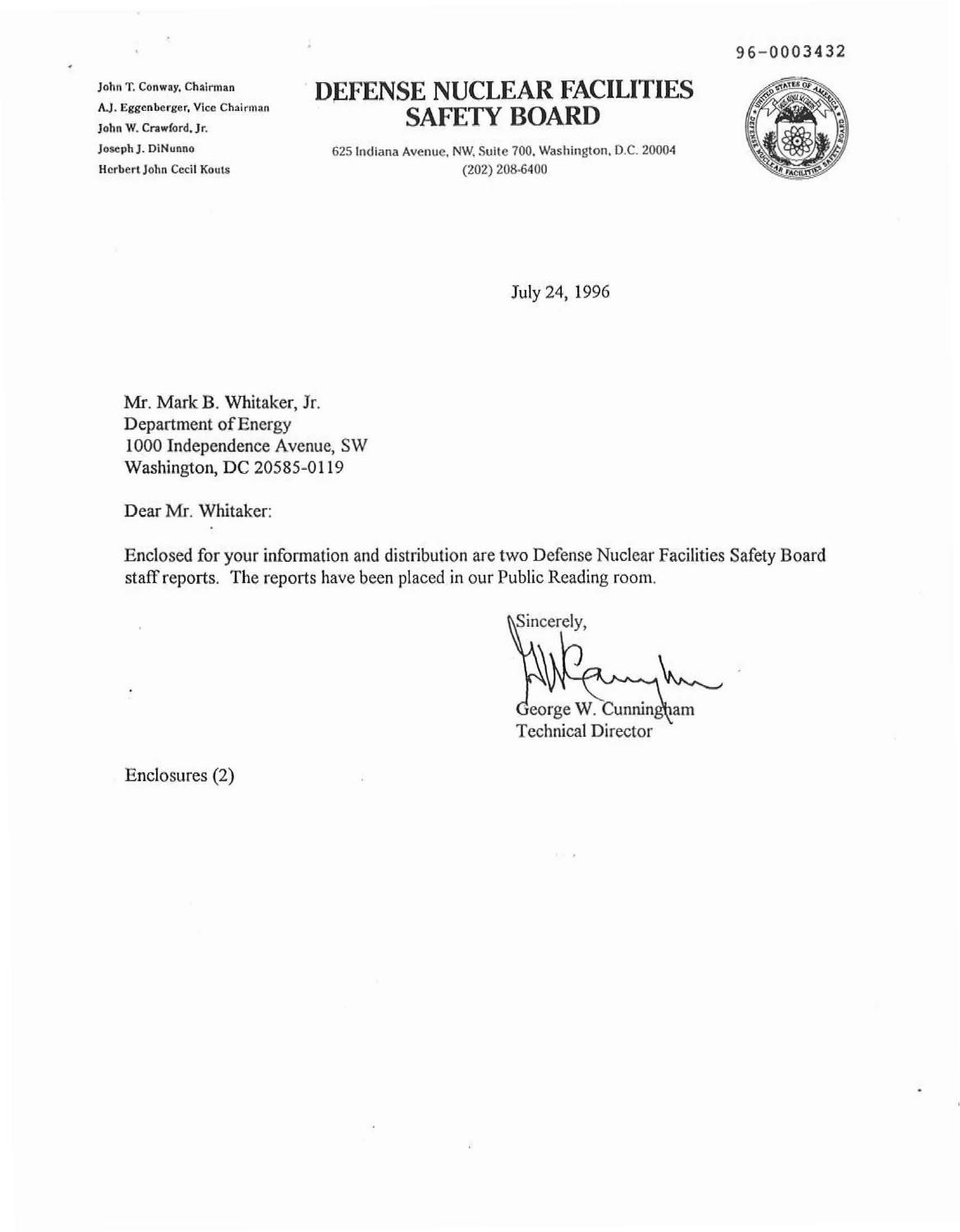## DEFENSE NUCLEAR FACILITIES SAFETY BOARD

, .'

 $\mathbf{r}$ 

May 29, 1996

 $\mathbf{v}$ 

| <b>MEMORANDUM FOR:</b> | G.W. Cunningham, Technical Director                                                             | $\mathcal{L} \subset \mathbb{R}^2$ |
|------------------------|-------------------------------------------------------------------------------------------------|------------------------------------|
| <b>COPIES:</b>         | <b>Board Members</b>                                                                            | 도시 준                               |
| FROM:                  | Matthew B. Moury                                                                                |                                    |
| <b>SUBJECT:</b>        | Review of the Unreviewed Safety Question Program at the Pantex<br>Plant, April 30 - May 2, 1996 |                                    |

- 1. Purpose: This report documents a review of the Pantex Unreviewed Safety Question (USQ) program by Defense Nuclear Facilities Safety Board's (Board) staff members F. gamdad, M. Maury, J. Sanders, L. Stiles, and outside expert L. Skoblar from April 30 - May 2, 1996, at the Pantex Plant near Amarillo, Texas.
- 2. Summary: The Board's staff review focused on Pantex's performance in implementing the requirements ofDOE Order 5480.21, *Unreviewed Safety Questions.* The principal measure of this performance was the quality of the safety evaluations prepared by DOE and the contractor. A secondary focus of this review was a programmatic review of the implementing procedures, training, and the Department of Energy's (DOE) oversight. The review consisted of studying specific safety evaluations and safety screens, reviewing implementing documentation, and interviewing DOE and contractor personnel.

Pantex has made significant progress in their USQ Program over the last two years. The Amarillo Area Office (AAO) recently added two knowledgeable engineers to strengthen their staff and replace one engineer who recently left the AAO staff. However, fundamental issues threaten the program's efficacy and have resulted in potentially positive USQ Determinations (uSQDs) being assessed as negative. The staff also identified USQ training, USQ procedure, aftd contractor personnel level of knowledge deficiencies. The DOE's involvement in evaluating the USQ process, except the AAO, is virtually nonexistent contrary to the requirements of the Order.

3. Background: The DOE USQ program is modeled after the Nuclear Regulatory Commission's 10 CFR 50.59 requirements. It is intended to provide the contractor the flexibility to make physical and procedural changes and to conduct tests and experiments without prior DOE approval, if the changes do not explicitly or implicitly affect the authorization basis of the facility or result in a Technical Safety Requirement change. One significant difference between DOE's use of the USQ process and the process used in the commercial nuclear industry is the inclusion of the discovery USQ process. When a potential inadequacy, which may pose serious implications in a facility's currently approved safety basis, is discovered, Section 7.b of the Order states, "... DOE requires that a USQ determination be completed immediately, thus providing a benchmark of the relative safety significance, and that the facility be put in a safe condition. In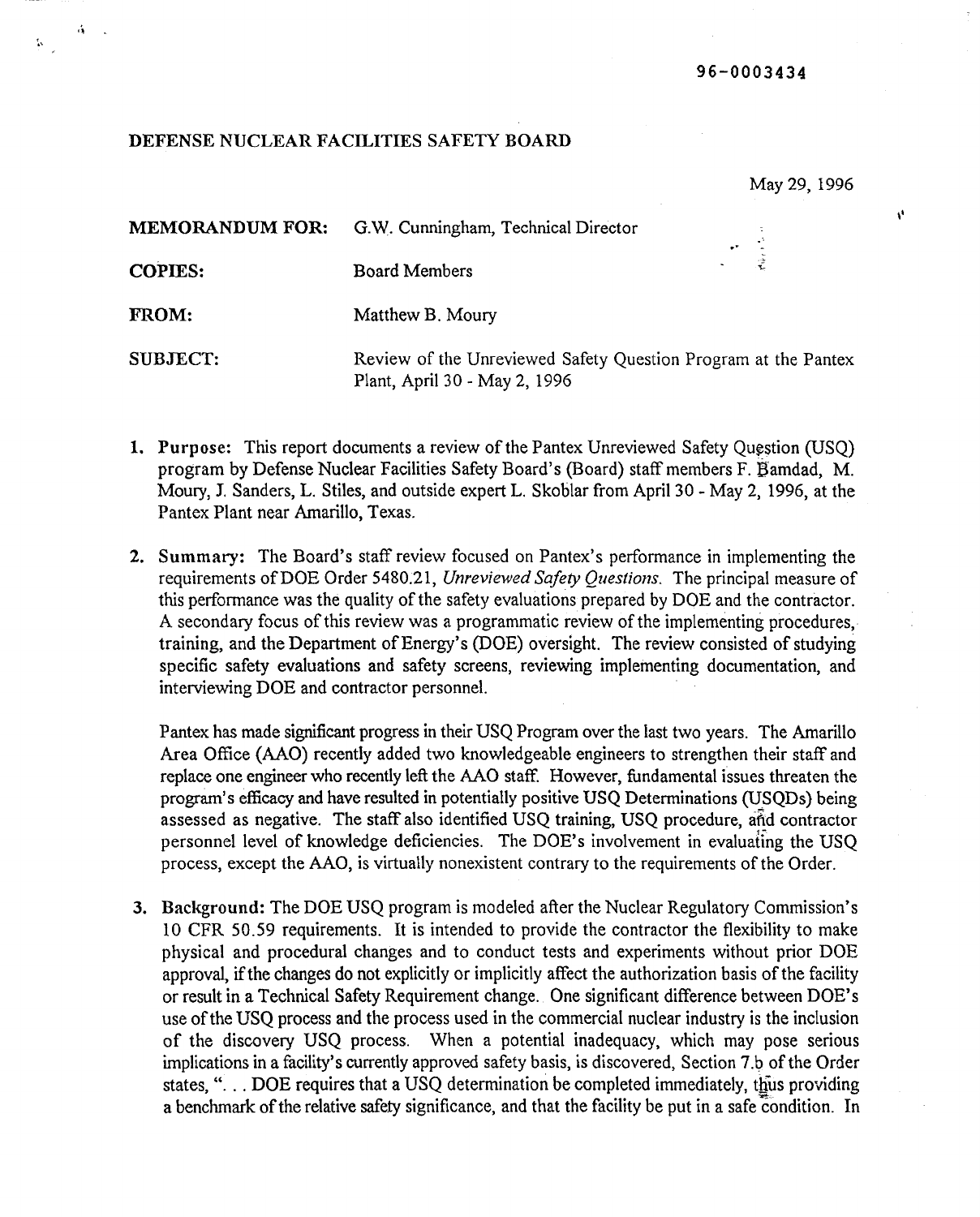these instances, the contractor is responsible for making an initial assessment of the potential impact of the analytic inadequacy and for determining what operational restrictions, if any, may be warranted." In addition, Section II.5 of the Order requires that, "(1) the contractor shall immediately notify the Program Secretarial Officer (PSO); (2) (the contractor.} shall take steps assuring that operation is conducted in a mode or manner within the authorization  $\ddot{\theta}$ asis ... and (3) the contractor shall complete a safety evaluation and submit it to the PSO (for approval ifthe USQ determination is positive) prior to removing any operational restrictions implemented to compensate for the analytical discrepancy."

,'

ê<br>Li

- 4. Discussion: The staff's comments are divided into implementation issues; procedure issues; staffing, training, and level of knowledge issues; and DOE oversight issues.
	- a. Implementation:
		- (1) The December 29, 1992, NE-70 memorandum, *Interpretation of DOE 5480.21, "Unreviewed Safety Questions,"* states that the Order requires "contractors to notify DOE of any increase in risk or other situation which might otherwise invalidate the current authorization basis." (emphasis added) Issues evaluated against proposed authorization basis documents can result in potentially positive USQDs being assessed as negative. Pantex is making USQ determinations against proposed authorization basis documents, as opposed to the current DOE approved authorization basis documents. For example, facility changes in Building 12-99 to support AT400-A pit packaging included replacing the deluge fire suppression system, a safety class system, with a wet pipe sprinkler system. The contractor's justification for implementing this change without DOE approval through the USQ process is that new Limiting Conditions for Operations (LCO) will be imposed to remove all high explosives from the bay and eliminate the potential for a progression of fire to high explosives detonation or deflagration. In this case, DOE Order 5480.21 requires comparison of the proposed activity to the current authorization basis, determination that a positive USQD exists due to a reduction in the Margin of Safety, and DOE line management review and determination of the acceptability of the risk through the process of approving a revised authorization basis.
		- (2) There is no agreement between the AAO and the contractor on what makes up the current authorization basis for the facilities. The definition of authorization basis in contractor procedures is different from DOE Order 5480.21 and the AAO procedures. The contractor's definition is missing "... facility specific commitments made in order to comply with DOE Orders and policies." Consequently, no safety program commitments are in the contractor's current authorization basis nor are the commitments evaluated in the USQ process. This may result in a weakening of the authorization basis by exposing the public and workers to greater risks, although less than the bounding risk, without the DOE accepting and approving the increased risk. For example, in the USQD for sandbag partitioning ofBuilding 12-64, Bays 13 and 16 to permit increased weapons staging, the radiation air monitors will be disconnected for the proposed staging activity,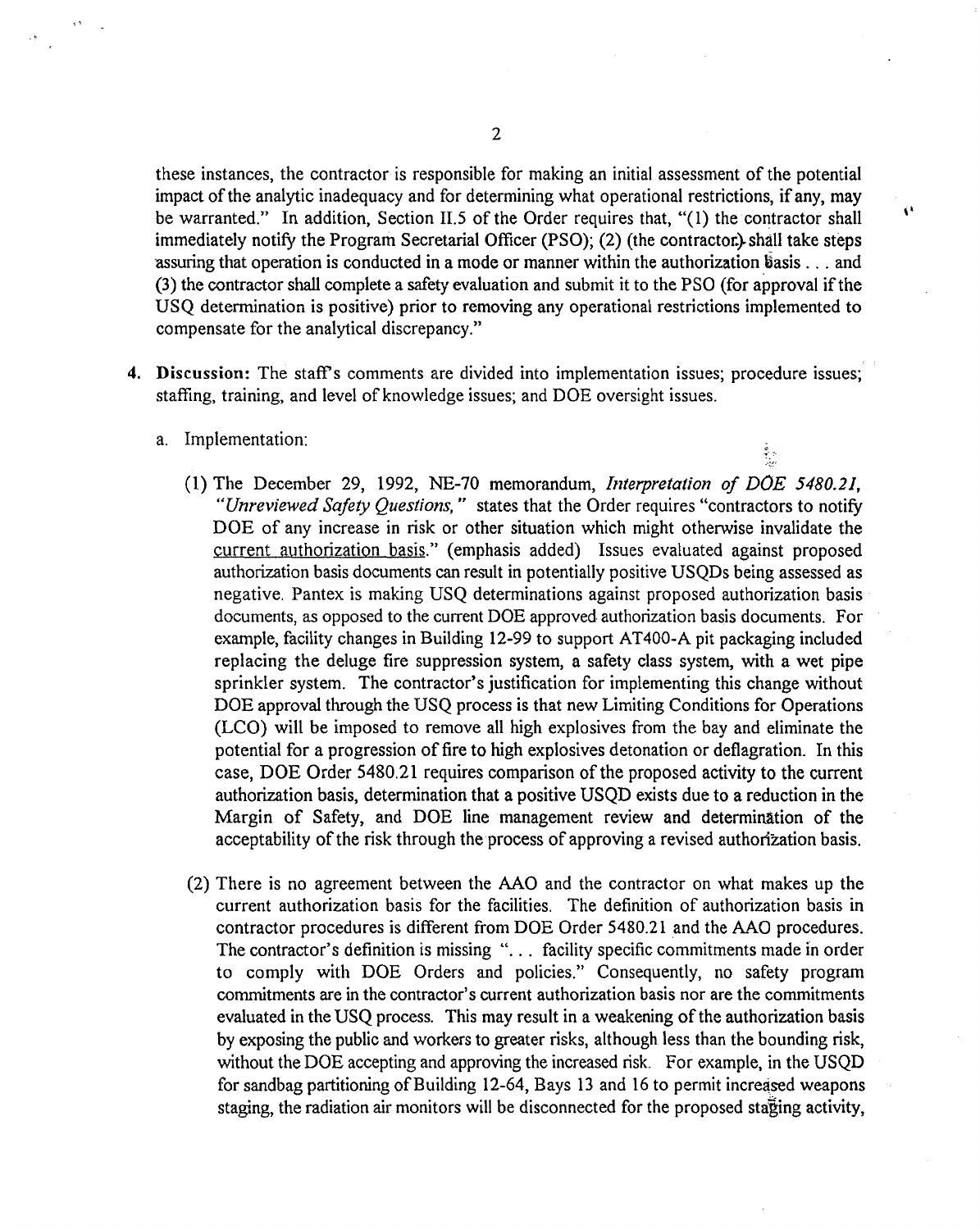although they are systems important to safety and their operability is a LCO for activities in the bays. A qualitative argument is provided by the contractor that only staging, retrieval, and inventory will be conducted. Therefore, local warning and evacuation for potential radiation release are not required despite the fact that the AAO definition considers these systems commitments in the current authorization basis to reduce worker risk.

Ÿ

- b. Procedures The procedural basis for Justification for Continued Operations *(ICOs)* is weak due to the lack of DOE guidance. To date, DOE has not established a formal process for using JCOs. The purpose of the JCO process is to provide a means for a contractor to obtain DOE approval for temporary operation of a facility outside its approved safety basis, when the current requirements cannot be fully met. JCOs are often used to bridge the gap between determining that a USQ might exist and fully analyzing the condition, and identifying and incorporating the necessary upgrades. AAO has developed limited guidance of the use of JCOs. However, the contractor has not developed its own guidance on the implementation ofthis process. Until DOE-Headquarters develops explicit guidance on this process, the use and effectiveness of the *ICO* process will be highly variable.
- c. Staffing, Training, and Level of Knowledge
	- (1) Contractor's personnel level ofknowledge during interviews was mixed. Staff interviews found the facility managers had a strong grasp of the USQ process as it applied to their facilities. Interviews with senior and junior USQD analysts revealed a surprisingly weak level of knowledge concerning the purpose and scope of the authorization basis and basic elements of the USQ process.
	- (2) As demonstrated during the personnel interviews, the current USQ training program does not appear to be training people to the level of capability of performing their assigned work as required by Criterion 2, DOE Order 5700.6C, *Quality Assurance.* The current training consists of a module in the facility manager core training for the facility managers and DOE-sponsored USQ evaluator training. The USQD evaluators rely a:great deal on on-the-job training and mentoring. However, the newest USQD evaluator was being mentored by a junior evaluator with less than one year experience. A new USO training program scheduled to begin this summer appears promising, but will require more active management involvement to ensure that the training meets their needs.
- d. DOE Oversight
	- (1) The staff found no evidence that the DOE Program Secretarial Office (PSO), the Environmental Safety and Health (EH), or the Albuquerque Operations Office (ALO), have evaluated the Pantex USQ program as required by DOE Order 5480.21. The PSO is apparently not actively monitoring the USQ identification, review, and decision-making process as required. EH is not: monitoring the USQ identification, review, and decision-